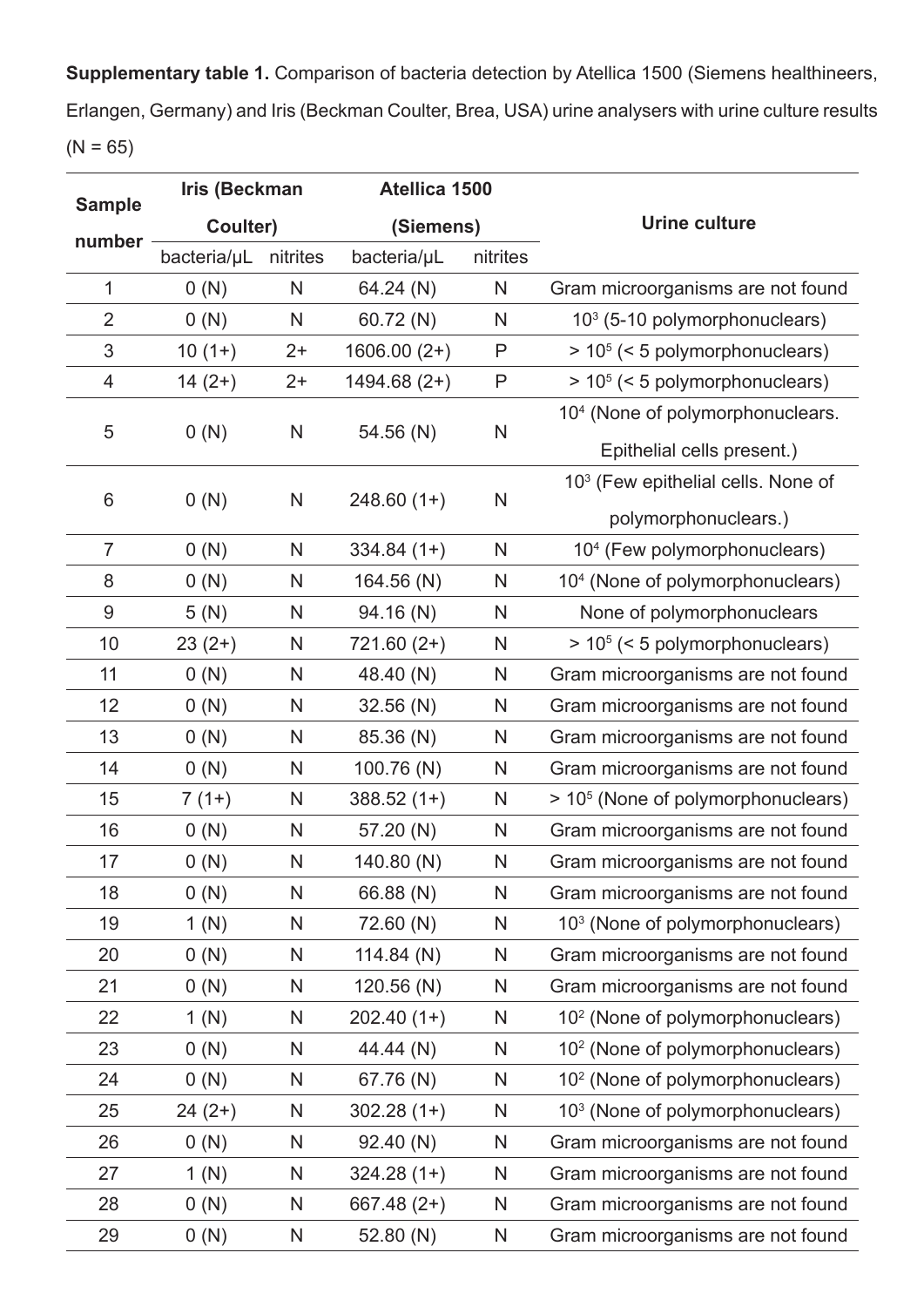## **Supplementary table 1.** Continued.

| 31 | 0(N)     | N    | 90.20(N)      | N            | Gram microorganisms are not found              |
|----|----------|------|---------------|--------------|------------------------------------------------|
| 32 | $68(4+)$ | N    | $320.35(1+)$  | N            | 10 <sup>3</sup> (None of polymorphonuclears)   |
| 33 | 0(N)     | N    | 7.48(N)       | N            | 10 <sup>2</sup> (None of polymorphonuclears)   |
| 34 | $12(1+)$ | N    | $333.08(1+)$  | N            | > 10 <sup>5</sup> (None of polymorphonuclears) |
| 35 | 0(N)     | N    | $403.48(1+)$  | $\mathsf{N}$ | 10 <sup>2</sup> (None of polymorphonuclears)   |
| 36 | 0(N)     | N    | 58.96 (N)     | N            | 10 <sup>2</sup> (None of polymorphonuclears)   |
| 37 | 0(N)     | N    | 157.52 (N)    | $\mathsf{N}$ | Gram microorganisms are not found              |
| 38 | 0(N)     | N    | 35.20 (N)     | N            | Gram microorganisms are not found              |
| 39 | 0(N)     | N    | 24.64 (N)     | $\mathsf{N}$ | 10 <sup>4</sup> (None of polymorphonuclears)   |
| 40 | 0(N)     | N    | $323.20(1+)$  | $\mathsf{N}$ | $> 105$ (< 10 polymorphonuclears)              |
| 41 | 0(N)     | N    | $235.84(1+)$  | N            | 10 <sup>3</sup> (None of polymorphonuclears)   |
|    |          |      |               |              | > 10 <sup>5</sup> (None of polymorphonuclears. |
| 42 | 2(N)     | $2+$ | $1753.40(2+)$ | P            | Great number of Gram-negative rods             |
|    |          |      |               |              | bacteria.)                                     |
| 43 | 0(N)     | N    | 62.48 (N)     | N            | 10 <sup>2</sup> (None of polymorphonuclears)   |
| 44 | 1(N)     | N    | 166.32 (N)    | N            | 10 <sup>4</sup> (None of polymorphonuclears)   |
| 45 | 0(N)     | N    | 170.28 (N)    | N            | Gram microorganisms are not found              |
| 46 | 0(N)     | N    | 78.32 (N)     | $\mathsf{N}$ | 10 <sup>3</sup> (None of polymorphonuclears)   |
| 47 | 1(N)     | N    | $383.68(1+)$  | N            | 10 <sup>4</sup> (None of polymorphonuclears)   |
| 48 | 2(N)     | N    | 135.96 (N)    | N            | 10 <sup>2</sup> (None of polymorphonuclears)   |
| 49 | 0(N)     | N    | 66.88 (N)     | N            | 10 <sup>2</sup> (None of polymorphonuclears)   |
|    |          |      |               |              | $> 105$ ( $> 10$ polymorphonuclears.           |
| 50 | 0(N)     | N    | 88.88 (N)     | N            | Great number of Gram-positive cocci            |
|    |          |      |               |              | bacteria.)                                     |
|    |          |      |               |              | > 10 <sup>5</sup> (Some of polymorphonuclears. |
| 51 | 0(N)     | N    | $608.96(2+)$  | N            | Great number of Gram-negative rods             |
|    |          |      |               |              | bacteria.)                                     |
| 52 | 0(N)     | N    | 194.48 (N)    | N            | Gram microorganisms are not found              |
| 53 | 4(N)     | N    | 79.20 (N)     | N            | Gram microorganisms are not found              |
| 54 | 2(N)     | N    | 127.60 (N)    | N            | 10 <sup>2</sup> (None of polymorphonuclears)   |
| 55 | 0(N)     | N    | $262.24(1+)$  | N            | 10 <sup>2</sup> (None of polymorphonuclears)   |
| 56 | 0(N)     | N    | 102.96 (N)    | N            | 10 <sup>2</sup> (None of polymorphonuclears)   |
| 57 | 0(N)     | N    | $1136.96(2+)$ | N            | 10 <sup>2</sup> (None of polymorphonuclears)   |
| 58 | 0(N)     | N    | $253.88(1+)$  | N            | 10 <sup>4</sup> (None of polymorphonuclears)   |
| 59 | 0(N)     | N    | $463.32(1+)$  | N            | > 10 <sup>5</sup> (None of polymorphonuclears) |